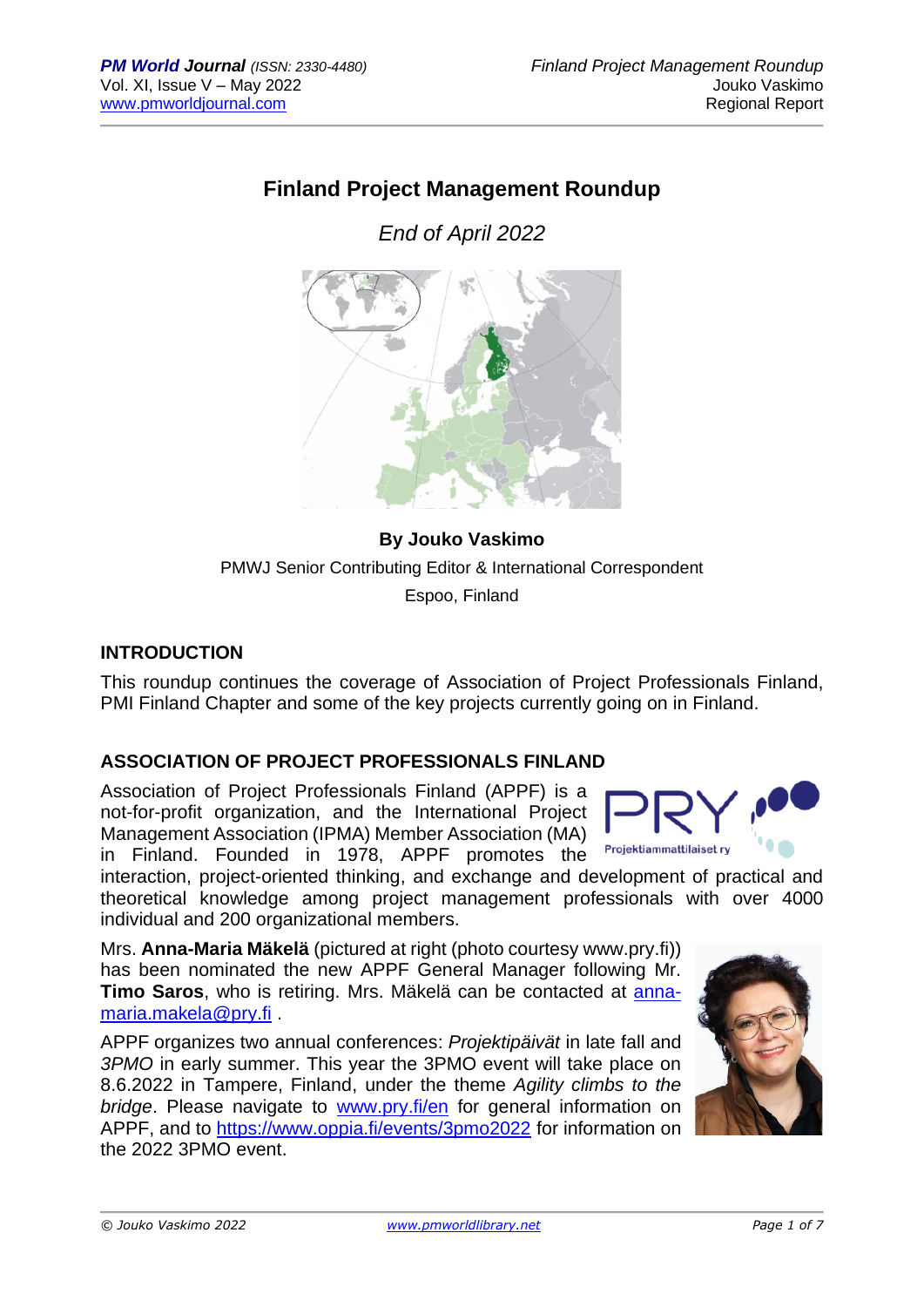#### **PMI FINLAND CHAPTER**

PMI Finland Chapter is a not-for-profit organization providing project practitioners in Finland continuous learning, networking and community support. The Chapter was founded in 2005. Today, with more than 400 members, the chapter is increasingly recognized as a community



**Project** Management Institute Finland

where its members can enhance their project management and leadership skills, as well as network with other project management professionals.

PMI Finland Chapter hosts a number of events such as Breakfast Round Tables, regular meetings taking place once a month in Helsinki and occasionally also in other locations. The chapter members have the opportunity to attend events for free or with a discount and the chapter sends its members a regular newsletter with localized content on project management. Additionally, the Chapter supports its members in their professional development and training.

PMI Chapter Finland organizes an annual conference in the spring, however, due to the COVID-19 pandemic, the 2021 event was cancelled. Please navigate to [www.pmifinland.org](http://www.pmifinland.org/) for general information on the PMI Finland Chapter and its annual events.

### **OLKILUOTO 3**

The 1 600 MW Olkiluoto 3 nuclear power plant, originally contracted to be built by consortium comprising **Areva** and **Siemens** for **Teollisuuden Voima** (TVO) at Olkiluoto, Finland, has been completed, however, commercial power generation has been postponed yet again: The unit was scheduled to start commercial power generation in July 2022, and the new start date is now September 2022. The reason for the latest delay is the need to review and rectify issues with the generator cooling systems in the brandnew power plant. Electrical power generation commenced on 12.3.2022, and the unit is currently producing 103 MW into the Finnish national power grid. Over the next months, the power output will be increased gradually to the nominal 1600 MW.

With 1 600 MW electrical power generation capacity, Olkiluoto 3 is one of the most powerful nuclear power plants in existence. Once fully operational, Olkiluoto 3 is expected to produce roughly 14% of the electricity consumed in Finland.

The contract for building the Olkiluoto 3 power plant was signed in 2003 for 3 000 M€, and construction began in 2005, targeting completion in June 2009. Due to numerous challenges during the planning and construction phases, the target date was pushed forward several times.

At the project completion, after all litigation costs have been paid, and all delay penalties have been applied, the Olkiluoto 3 power plant has cost TVO a total of 5 700 M€. TVO has been understandably disappointed that the project is almost over 100 % over the original budget and 13 years behind the original time schedule.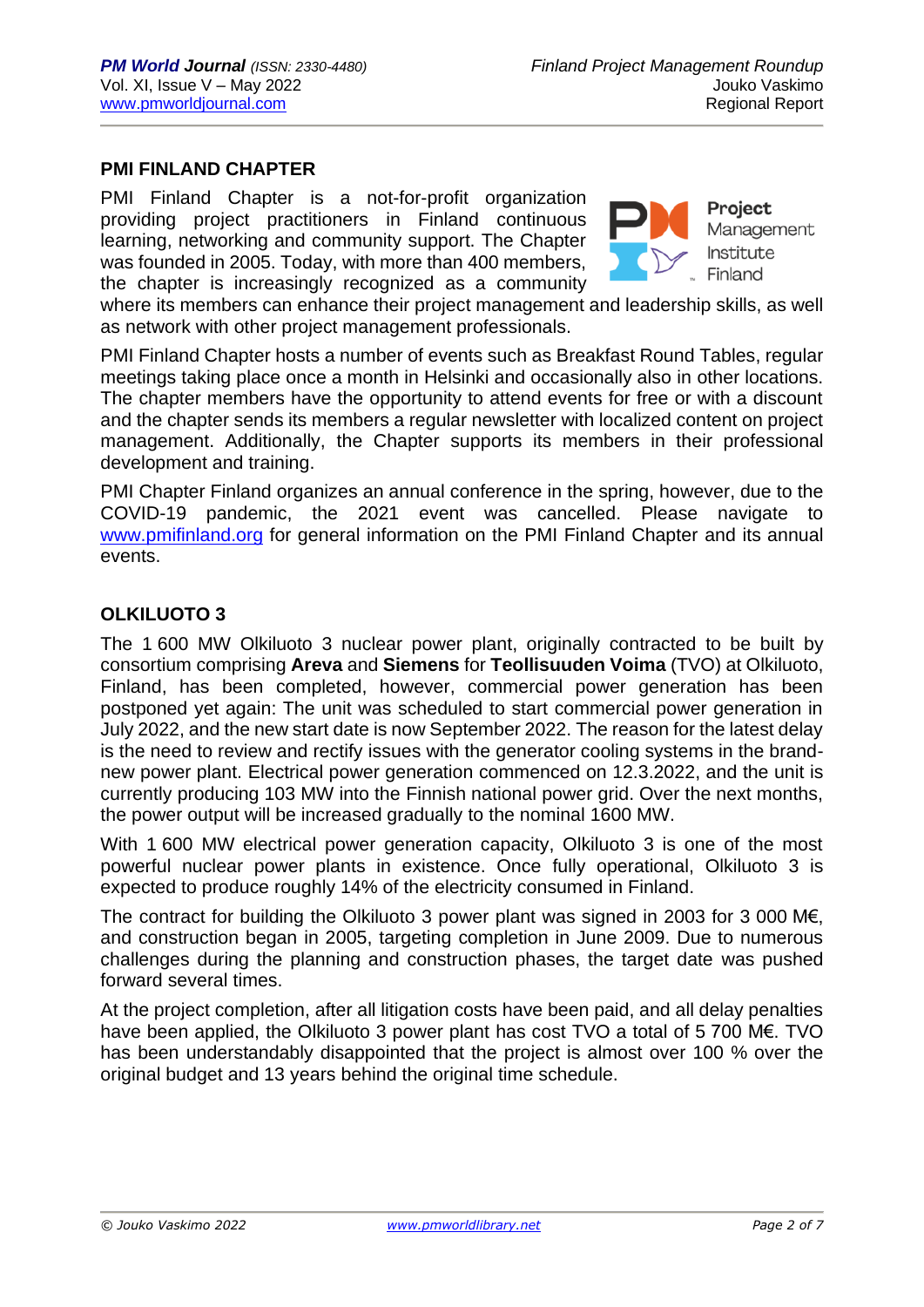

*Olkiluoto 3 power station is now completed (photo courtesy Kari Suni / Sanoman Arkisto)*

### **HANHIKIVI 1**

Fennovoima, the organization driving the Hanhikivi 1 nuclear power plant project, has announced termination of contract with **RAOS Project**, the Russian supplier of nuclear know-how and equipment. Fennovoima had been experiencing more and more headwind due to the Russian involvement in the project and the Russian attack on Ukraine. Mr. **Mika Lintilä**, Finnish Minister of Economic Affairs had announced earlier, that due to Russian attack on Ukraine, he was ready to shut down the endeavor.

Fennovoima explained in a news conference on May 2nd, that the main reasons for terminating the contract were the significant delays in the time schedule, and the inability of RAOS Project to implement the Hanhikivi 1 project. This means, in practice, that the cooperation with RAOS Project has ended with immediate effect. Both the design and licensing work and the work on the Hanhikivi 1 site with the RAOS Project is to be concluded. *The war in Ukraine has exacerbated the project's risks, which the RAOS Project has not been able to prevent*, Fennovoima stated in a related press release, and continued: *The termination of the plant delivery contract is expected to have a significant impact on employees*.

*The effects are also expected to affect all actors in the supply chain and the Pyhäjoki area. Our main goal is to support our staff by keeping them up to date and working closely with our staff and trustees. In addition, we maintain the construction site*, said Mr. **Joachim Specht**, Fennovoima CEO. According to Fennovoima, the termination of the plant delivery with RAOS Project has not been made on light grounds. *There are significant and multifaceted aspects to such a large project, and decisions related to the project are always made on the basis of careful consideration,* concluded Mr. **Esa Härmälä**, Chairman of the Fennovoima Board of Directors.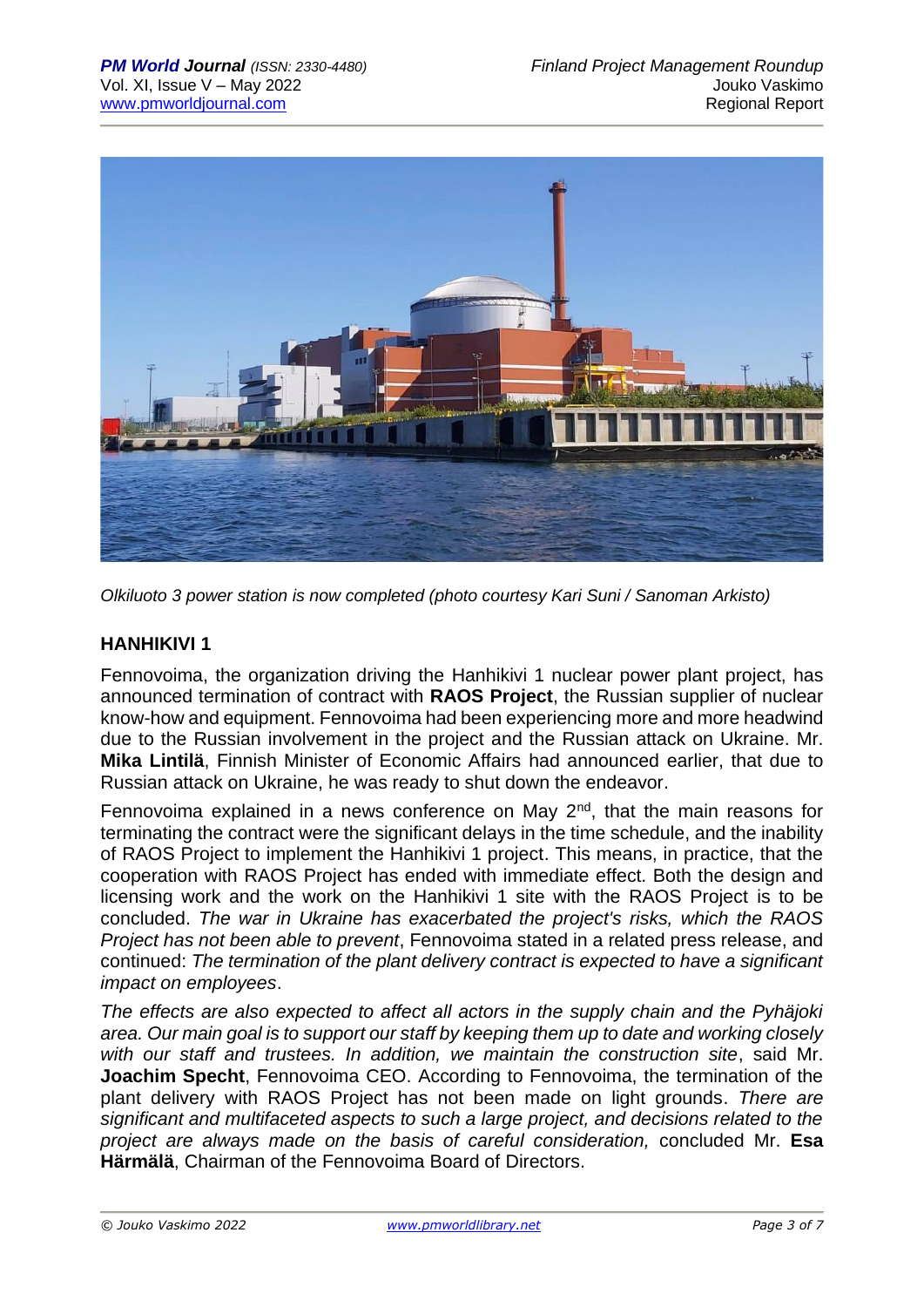## **LÄNSIMETRO**

The second implementation phase of Länsimetro extension to the existing Helsinki metro system is now very close to completion. The extension is well over 90% complete. Commercial operations are only expected to commence in early 2023. The exact time will be announced later this year. The new tracks, cars and underground stations are being tested currently for various ordinary and extraordinary situations and conditions in order to ensure smooth operations later on. The COVID-19 pandemic has not affected time schedules, however, some construction sites have seen multiple cases of the virus, believed to be transmitted among the international work crews.



*Special fire inspection at the Espoonlahti metro station (photo courtesy www.lansimetro.fi)*

The westward metro extension is being implemented in two phases: The first phase of the extension lengthened the existing line from *[Ruoholahti](https://en.wikipedia.org/wiki/Ruoholahti_metro_station)* to a new terminus at *[Matinkylä](https://en.wikipedia.org/wiki/Matinkyl%C3%A4)* in late 2017. The second phase of the extension will lengthen the line further from *Matinkylä* to *Kivenlahti*.

The second phase of the extension, a 7.4-kilometer (4.7 mi) route was approved for construction in February 2014, and the construction began flexibly as the work on the first phase was being completed. The second phase of the westward metro extension runs entirely within Espoo city limits. The second phase of the extension was originally planned to be completed in 2020, and now in 2023. The cost of the second phase was originally estimated at 801 M€, however, now stands at 1 159 M€.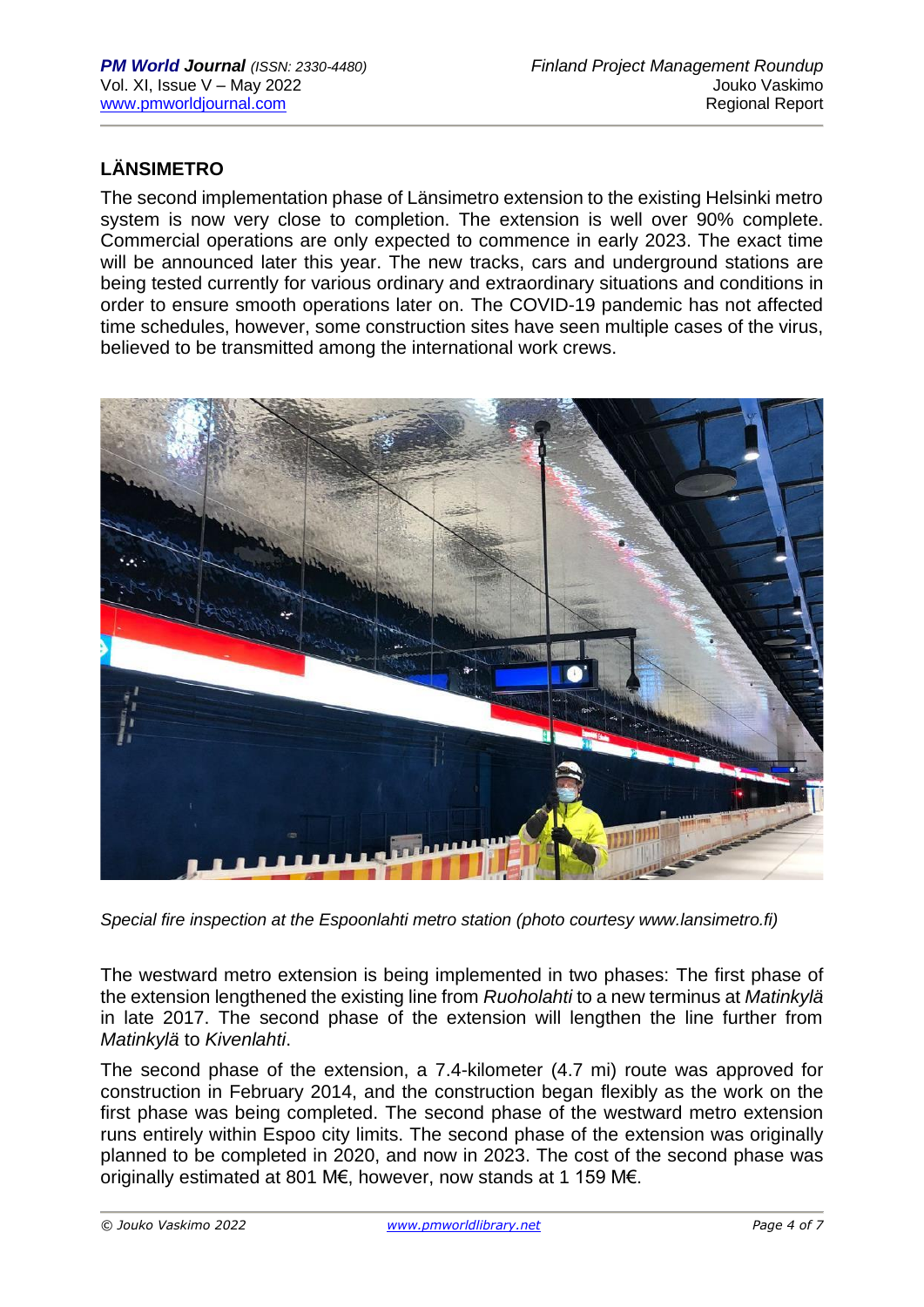### **RAIDE-JOKERI**

The consortium comprising **YIT** and **VR Track** is finalizing the construction of the Raide-Jokeri light rail line. The project is currently five months ahead of the original time schedule, and construction works are almost completed. Three electrical power stations were completed and delivered to operating organization in February. Due to the smooth construction phase, it may be possible to start commercial operations in early 2024.



*The Raide-Jokeri interiors have been planned to take on the challenging winter conditions in Helsinki (photo courtesy Petteri Sopanen / Yle)*

The Raide-Jokeri light rail transit system – similar to the *Metro Blue Line* light rail in Minneapolis, Minnesota, US, and the *Metrolink* in Manchester, England – is planned for the metropolitan Helsinki area to complement the existing public transit service. Raide-Jokeri will connect two Helsinki metro stations – *Itäkeskus* in eastern Helsinki, and *Keilaniemi* in the eastern Espoo – to one another with 25 km of street-level double track and 33 stops. Raide-Jokeri will replace bus line 550, which is currently the most heavily congested line in metropolitan Helsinki area, in 2024 summer. The new light rail transit system is intended to enhance the reliability and travel comfort of the transverse public transportation i.e. traffic in the areas surrounding the immediate downtown Helsinki.

The first idea of a transverse light rail transit system was introduced in 1990, and agreed to be one of the next-generation public transit systems to be constructed in 1994. Instead of a light rail system, the transverse connection has been operated with bus service since 2006.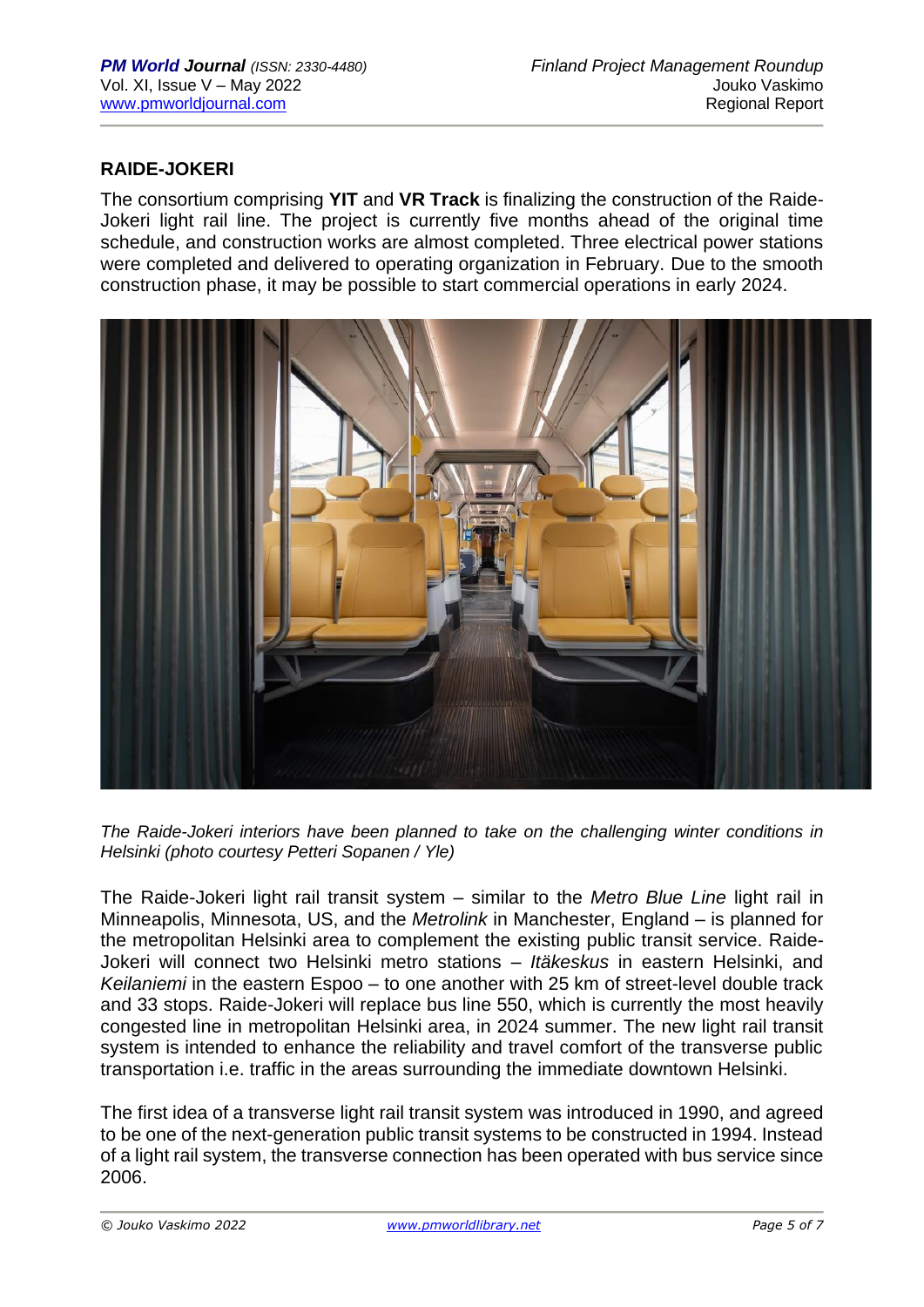### **KRUUNUSILLAT**

Kruunusillat [*Crown Bridges*] is a major new infrastructure project in downtown Helsinki. The project is set to construct a string of bridges to traverse *Kruunuvuorenselkä*, a waterway east of the downtown area, and to establish a new tram line to connect the *Laajasalo*, *Korkeasaari* and *Kalasatama* areas to the immediate downtown area by means of 10 km light rail line. The project will be implemented following the alliance way of working, with the **City of Helsinki**, **YIT**, **NRC Group Finland**, **Ramboll Finland**, **Sweco Infra & Rail** and **Sitowise** participating as members of the alliance.

The most visual parts of the project are the three new bridges: *Kruunuvuorensilta*, *Finkensilta* and *Merihaansilta*. With a total length of 1,200 meters, the *Kruunuvuoren*-*silta* will be the longest bridge in Finland. In addition to the construction of the three new bridges, *Hakaniemen silta* bridge will also be upgraded as part of the project.

The project will be implemented in two phases: The first phase includes the main construction works, including the bridges, at an estimated cost of 326 M€. The second phase includes extending the tram tracks to the Helsinki Central Railway Station at an estimated cost of 10 M€. Other works project costs, such a new rolling stock and a new tram depot, are estimated at 214 M€, bringing the total cost to 550 M€. The alliance way of working adds to the challenge of creating an exact cost estimate for the project.



*The planned tram routes using the Kruunusillat bridges (illustration courtesy kruunusillat.fi)*

Kruunusillat project implementation is scheduled to complete by the end of 2026. The new tram lines are estimated to commence operations in the beginning of 2027.

Two continuous live video feeds are available from the main construction sites at [https://enlapser.cloud/1339551240/fi/read/Kruunusillat\\_Helsinki\\_toistin\\_1\\_video](https://enlapser.cloud/1339551240/fi/read/Kruunusillat_Helsinki_toistin_1_video), and at [https://enlapser.cloud/2065466739/fi/read/Kruunusillat\\_Helsinki\\_toistin\\_2\\_video](https://enlapser.cloud/2065466739/fi/read/Kruunusillat_Helsinki_toistin_2_video) .